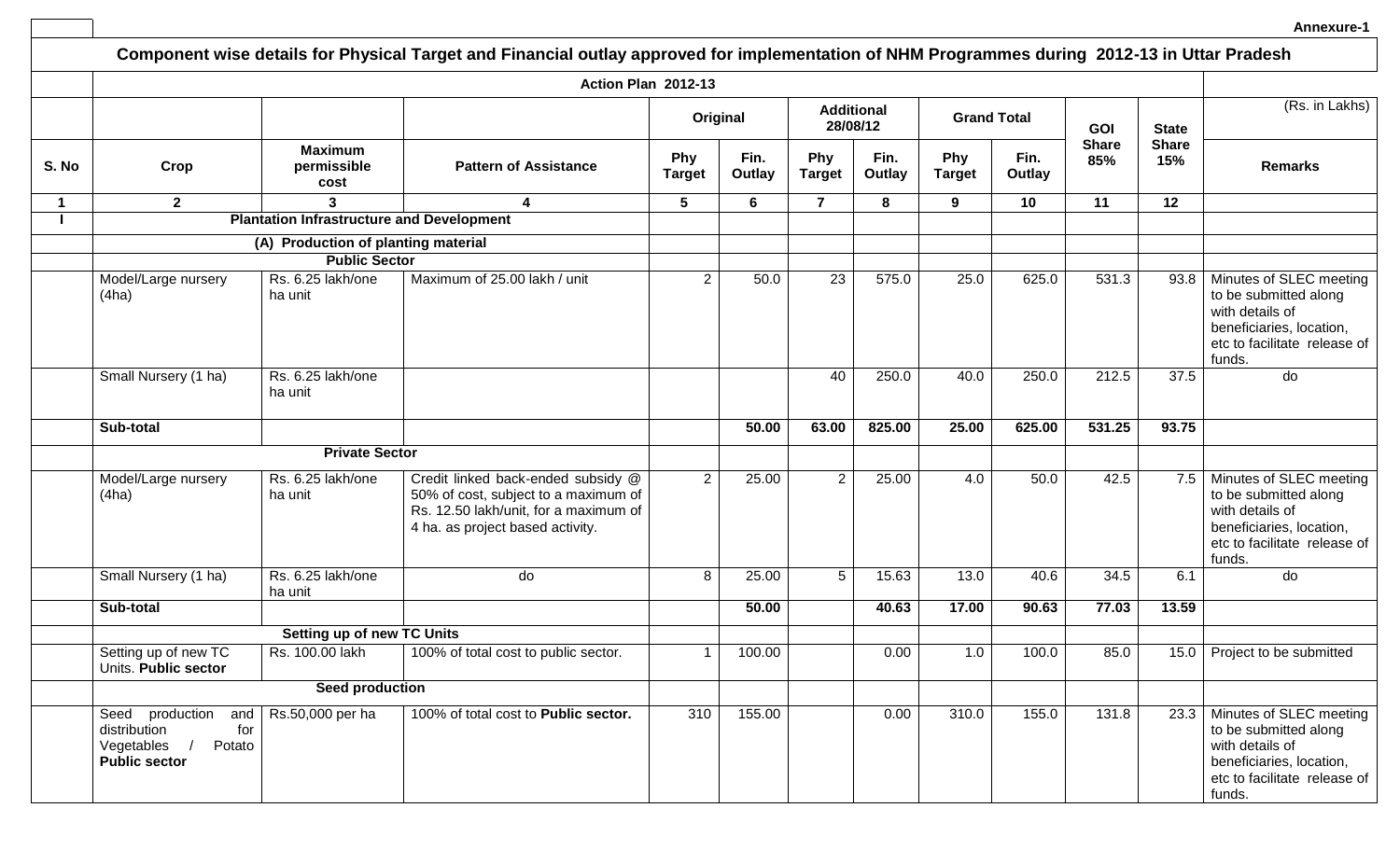|              | Seed production and<br>distribution for<br>Vegetables.                                                               | Rs.50,000 per ha                | 50% of cost to private sector                                                                                                                                                                                                                                                                                           |                 |        | 2800 | 700.00  | 2800    | 700.0   | 595.0   | 105.0  | do                      |
|--------------|----------------------------------------------------------------------------------------------------------------------|---------------------------------|-------------------------------------------------------------------------------------------------------------------------------------------------------------------------------------------------------------------------------------------------------------------------------------------------------------------------|-----------------|--------|------|---------|---------|---------|---------|--------|-------------------------|
|              | Potato                                                                                                               | Rs.50,000 per ha                | 50% of cost to private sector                                                                                                                                                                                                                                                                                           |                 |        | 860  | 215.00  | 860     | 215.0   | 182.8   | 32.3   | do                      |
|              |                                                                                                                      | vi) Procurement of breeder seed |                                                                                                                                                                                                                                                                                                                         |                 |        |      |         |         |         |         |        |                         |
|              | Seed infrastructure<br>(for handling,<br>processing, packing,<br>storage etc. of seeds of<br>horticulture crops)     | Rs. 200.00 lakh                 | 100% of cost to public sector                                                                                                                                                                                                                                                                                           | 1               | 200.00 |      | 0.00    | 1.0     | 200.0   | 170.0   | 30.0   | Project to be submitted |
|              | Seed infrastructure<br>(for handling,<br>processing, packing,<br>storage etc. of seeds of<br>horticulture crops)     | Rs. 200.00 lakh                 | 50% of cost to private sector as<br>credit linked back ended subsid.                                                                                                                                                                                                                                                    |                 |        |      | 100.00  | 1.0     | 100.0   | 85.0    | 15.0   | Project to be submitted |
|              | Sub-total                                                                                                            |                                 |                                                                                                                                                                                                                                                                                                                         |                 | 455.00 |      | 1015.00 | 3972.00 | 1370.00 | 1164.50 | 205.50 |                         |
|              |                                                                                                                      |                                 |                                                                                                                                                                                                                                                                                                                         |                 |        |      |         |         |         |         |        |                         |
| $\mathbf{2}$ |                                                                                                                      |                                 | Establishment of new gardens / Area Expansion                                                                                                                                                                                                                                                                           |                 |        |      |         |         |         |         |        |                         |
|              | (a) Fruit crops other than cost intensive crops using normal spacing (For a<br>maximum area of 4 ha per beneficiary) |                                 |                                                                                                                                                                                                                                                                                                                         |                 |        |      |         |         |         |         |        |                         |
|              |                                                                                                                      | i) Fruits - Perennials (ha)     |                                                                                                                                                                                                                                                                                                                         |                 |        |      |         |         |         |         |        |                         |
|              | <b>High density planting</b><br>mango (5x5 Spacing)                                                                  | Rs.80000/ha                     | Maximum of Rs.40000/- per ha. (50%<br>of cost for meeting the expenditure<br>on planting material and cost of<br>material for INM/IPM etc., in 3<br>installments of 60:20:20 subject to<br>survival rate of 75% in 2nd year and<br>90% in 3rd year).                                                                    | $\overline{35}$ | 8.40   |      | 0.00    | 35.0    | 8.4     | 7.1     | 1.3    |                         |
|              | <b>High density planting</b><br>guava (3x3 Spacing)                                                                  | Rs.62775/ha                     | Maximum of Rs.31388/- per ha. (50%<br>of cost for meeting the expenditure<br>on planting material and cost of<br>material for INM/IPM etc., in 3<br>installments of 60:20:20 subject to<br>survival rate of 75% in 2nd year and<br>90% in 3rd year).                                                                    | 90              | 16.95  |      | 0.00    | 90.0    | 16.9    | 14.4    | 2.5    |                         |
|              | Mango (10x10 Spacing)                                                                                                | Rs.22000/ha                     | Maximum of Rs.16500/- per ha. (75%<br>of cost for meeting the expenditure<br>on planting material and cost of<br>INM/IPM etc in 3 installments of<br>60:20:20 subject to survival rate of<br>75% in 2nd year & 90% in 3rd year<br>for perennial crops and for non<br>perennial crops in 2 installments of<br>$75:25$ ). | 300             | 29.70  |      | 0.00    | 300.0   | 29.7    | 25.2    | 4.5    |                         |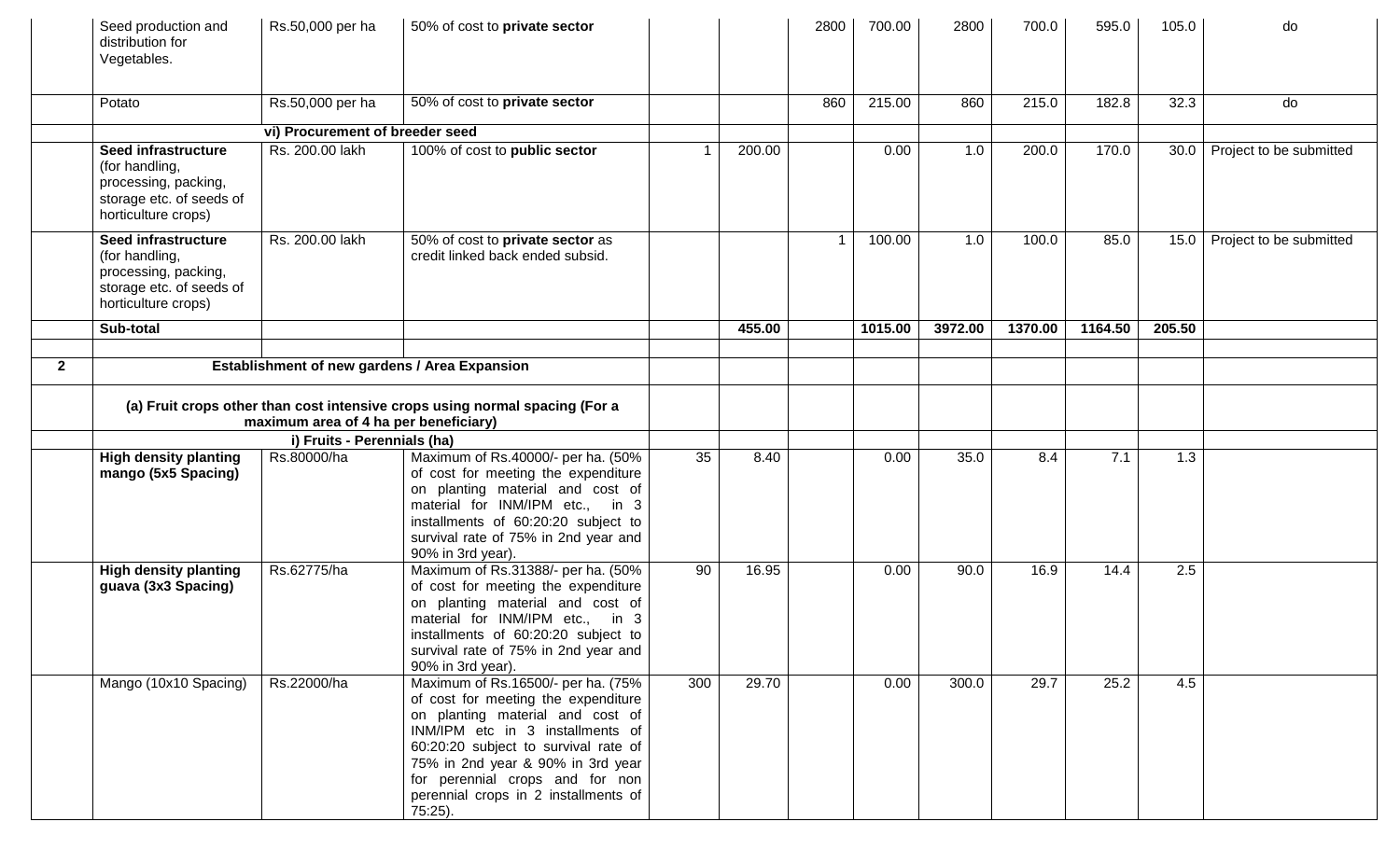| Litchi (10x10 Spacing)           | Rs.23500/ha.             | Maximum of Rs.17625/- per ha. (75%<br>of cost for meeting the expenditure<br>on planting material and cost of<br>INM/IPM etc in 3 installments of<br>60:20:20 subject to survival rate of<br>75% in 2nd year & 90% in 3rd year<br>for perennial crops and for non<br>perennial crops in 2 installments of<br>$75:25$ ). | 200  | 21.15                  | 0.00 | 200.0   | 21.2   | 18.0   | 3.2   |  |
|----------------------------------|--------------------------|-------------------------------------------------------------------------------------------------------------------------------------------------------------------------------------------------------------------------------------------------------------------------------------------------------------------------|------|------------------------|------|---------|--------|--------|-------|--|
| Anola (6x6 Spacing)              | Rs.23340/ha.             | Maximum of Rs.17505/- per ha. (75%<br>of cost for meeting the expenditure<br>on planting material and cost of<br>INM/IPM etc in 3 installments of<br>60:20:20 subject to survival rate of<br>75% in 2nd year & 90% in 3rd year<br>for perennial crops and for non<br>perennial crops in 2 installments of<br>$75:25$ ). | 100  | 10.50                  | 0.00 | 100.0   | 10.5   | 8.9    | 1.6   |  |
| Guava (6x6 Spacing)              | Rs.21950                 | Maximum of Rs.16463/- per ha. (75%<br>of cost for meeting the expenditure<br>on planting material and cost of<br>INM/IPM etc in 3 installments of<br>60:20:20 subject to survival rate of<br>75% in 2nd year & 90% in 3rd year<br>for perennial crops and for non<br>perennial crops in 2 installments of<br>$75:25$ ). | 400  | 39.51                  | 0.00 | 400.0   | 39.5   | 33.6   | 5.9   |  |
| Bael/Citrus/Ber (6x6<br>Spacing) | Rs. 18950/ha             | Maximum of Rs.14213/- per ha. (75%<br>of cost for meeting the expenditure<br>on planting material and cost of<br>INM/IPM etc in 3 installments of<br>60:20:20 subject to survival rate of<br>75% in 2nd year & 90% in 3rd year<br>for perennial crops and for non<br>perennial crops in 2 installments of<br>$75:25$ ). | 100  | 8.53                   | 0.00 | 100.0   | 8.5    | 7.2    | 1.3   |  |
| Custured Apple (6x6<br>Spacing)  | Rs.21950                 | Maximum of Rs.16463/- per ha. (75%<br>of cost for meeting the expenditure<br>on planting material and cost of<br>INM/IPM etc in 3 installments of<br>60:20:20 subject to survival rate of<br>75% in 2nd year & 90% in 3rd year<br>for perennial crops and for non<br>perennial crops in 2 installments of<br>$75:25$ ). | 20   | 1.98                   | 0.00 | 20.0    | 2.0    | 1.7    | 0.3   |  |
| Sub-total                        |                          |                                                                                                                                                                                                                                                                                                                         | 1245 | 136.72<br>$\mathbf{0}$ | 0.00 | 1245.00 | 136.72 | 116.21 | 20.51 |  |
|                                  | Maintenance (I Year)     |                                                                                                                                                                                                                                                                                                                         |      |                        |      |         |        |        |       |  |
|                                  | <b>Fruits-Perennials</b> |                                                                                                                                                                                                                                                                                                                         |      |                        |      |         |        |        |       |  |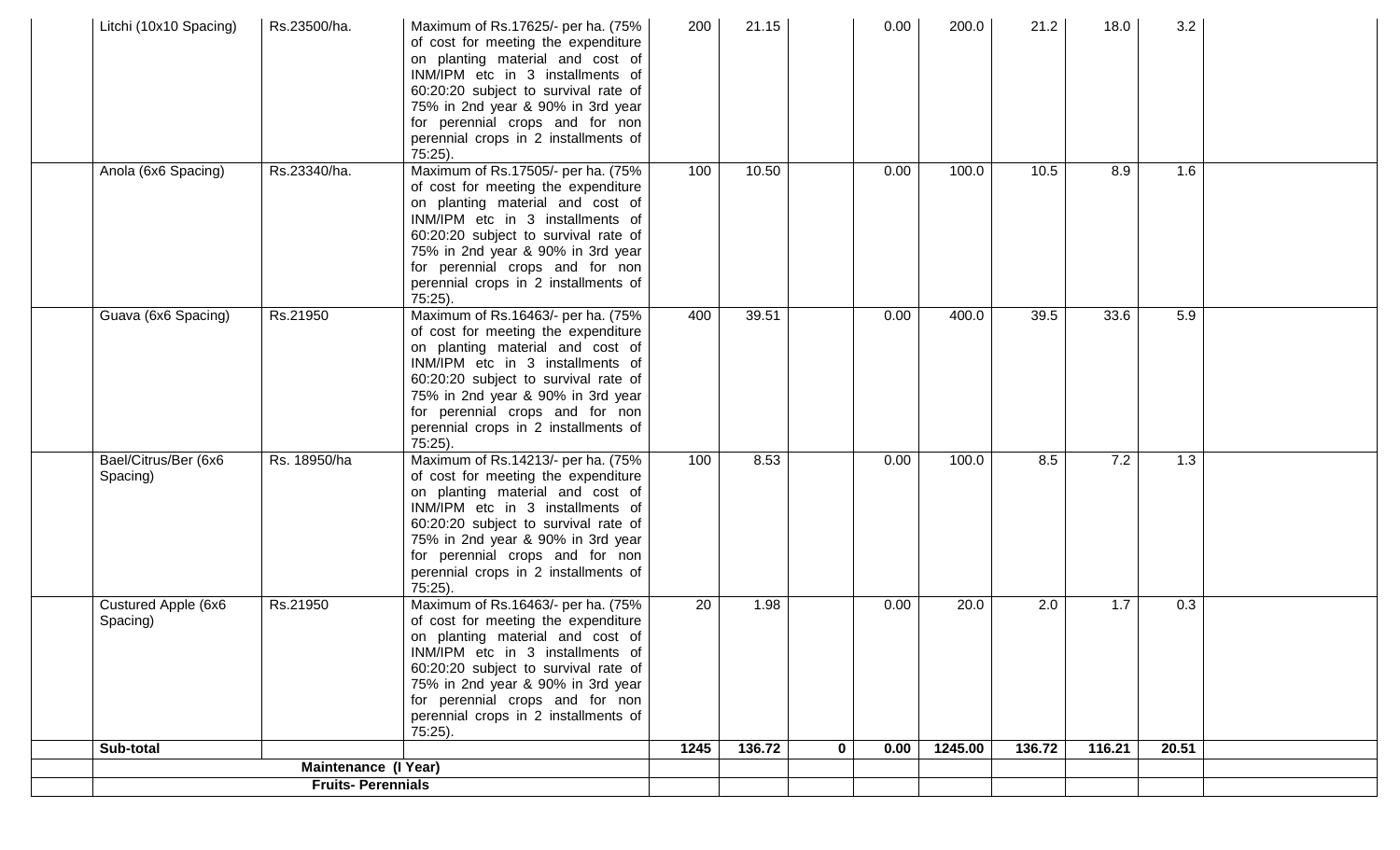| <b>High density planting</b><br>mango               | Rs.80000/ha  | Maximum of Rs.40000/- per ha. (50%<br>of cost for meeting the expenditure<br>on planting material and cost of<br>material for INM/IPM etc., in 3<br>installments of 60:20:20 subject to<br>survival rate of 75% in 2nd year and<br>90% in 3rd year).                                                                    | 55   | 4.40  | 0.00 | 55.0   | 4.4  | 3.7  | 0.7  |  |
|-----------------------------------------------------|--------------|-------------------------------------------------------------------------------------------------------------------------------------------------------------------------------------------------------------------------------------------------------------------------------------------------------------------------|------|-------|------|--------|------|------|------|--|
| <b>High density planting</b><br>guava (3x3 Spacing) | Rs.62775/ha  | Maximum of Rs.31388/- per ha. (50%<br>of cost for meeting the expenditure<br>on planting material and cost of<br>material for INM/IPM etc., in 3<br>installments of 60:20:20 subject to<br>survival rate of 75% in 2nd year and<br>90% in 3rd year).                                                                    | 78   | 4.90  | 0.00 | 78.0   | 4.9  | 4.2  | 0.7  |  |
| Mango (10x10 Spacing)                               | Rs.22000/ha  | Maximum of Rs.16500/- per ha. (75%<br>of cost for meeting the expenditure<br>on planting material and cost of<br>INM/IPM etc in 3 installments of<br>60:20:20 subject to survival rate of<br>75% in 2nd year & 90% in 3rd year<br>for perennial crops and for non<br>perennial crops in 2 installments of<br>$75:25$ ). | 1590 | 52.47 | 0.00 | 1590.0 | 52.5 | 44.6 | 7.9  |  |
| Litchi (10x10 Spacing)                              | Rs.23500/ha. | Maximum of Rs.17625/- per ha. (75%<br>of cost for meeting the expenditure<br>on planting material and cost of<br>INM/IPM etc in 3 installments of<br>60:20:20 subject to survival rate of<br>75% in 2nd year & 90% in 3rd year<br>for perennial crops and for non<br>perennial crops in 2 installments of<br>$75:25$ ). | 295  | 10.40 | 0.00 | 295.0  | 10.4 | 8.8  | 1.6  |  |
| Anola                                               | Rs.23340/ha. | Maximum of Rs.17505/- per ha. (75%<br>of cost for meeting the expenditure<br>on planting material and cost of<br>INM/IPM etc in 3 installments of<br>60:20:20 subject to survival rate of<br>75% in 2nd year & 90% in 3rd year<br>for perennial crops and for non<br>perennial crops in 2 installments of<br>$75:25$ ). | 585  | 20.48 | 0.00 | 585.0  | 20.5 | 17.4 | 3.1  |  |
| Guava (6x6 Spacing)                                 | Rs.21950     | Maximum of Rs.16463/- per ha. (75%<br>of cost for meeting the expenditure<br>on planting material and cost of<br>INM/IPM etc in 3 installments of<br>60:20:20 subject to survival rate of<br>75% in 2nd year & 90% in 3rd year<br>for perennial crops and for non<br>perennial crops in 2 installments of<br>$75:25$ ). | 2137 | 70.36 | 0.00 | 2137.0 | 70.4 | 59.8 | 10.6 |  |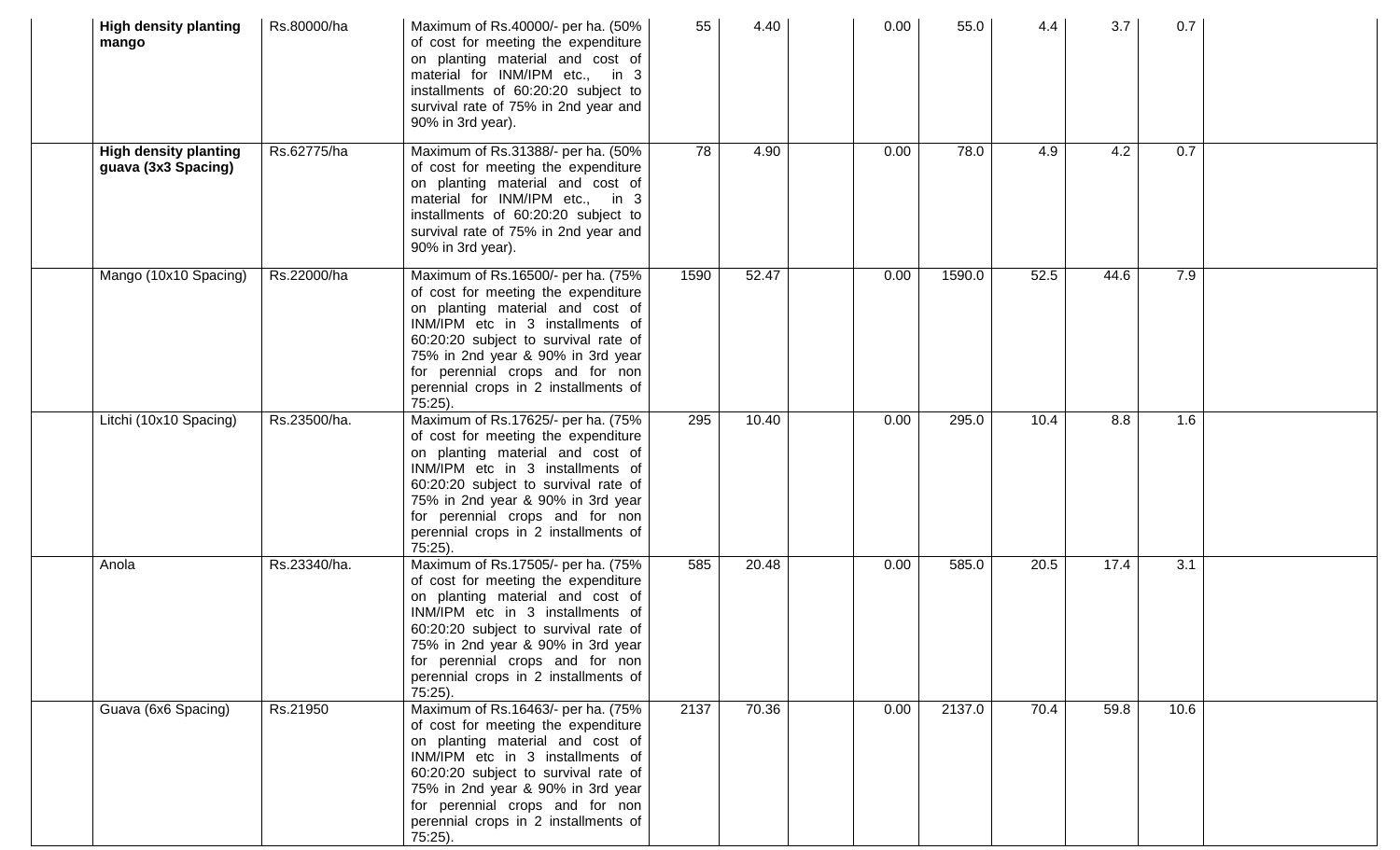| Bael/Citrus/Ber (6x6<br>Spacing)                    | Rs. 18950/ha                     | Maximum of Rs.14213/- per ha. (75%<br>of cost for meeting the expenditure<br>on planting material and cost of<br>INM/IPM etc in 3 installments of<br>60:20:20 subject to survival rate of<br>75% in 2nd year & 90% in 3rd year<br>for perennial crops and for non<br>perennial crops in 2 installments of<br>$75:25$ ). | 445  | 12.65  |              | 0.00 | 445.0   | 12.6   | 10.8   | 1.9   |  |
|-----------------------------------------------------|----------------------------------|-------------------------------------------------------------------------------------------------------------------------------------------------------------------------------------------------------------------------------------------------------------------------------------------------------------------------|------|--------|--------------|------|---------|--------|--------|-------|--|
| Sub-total                                           |                                  |                                                                                                                                                                                                                                                                                                                         | 5185 | 175.66 | 0.00         | 0.00 | 5185.00 | 175.66 | 149.31 | 26.35 |  |
|                                                     | <b>Maintenance (II Year)</b>     |                                                                                                                                                                                                                                                                                                                         |      |        |              |      |         |        |        |       |  |
|                                                     | <b>Fruits - Perennials</b>       |                                                                                                                                                                                                                                                                                                                         |      |        |              |      |         |        |        |       |  |
| <b>High density planting</b><br>mango               | Rs.80000/ha                      | Maximum of Rs.40000/- per ha. (50%<br>of cost for meeting the expenditure<br>on planting material and cost of<br>material for INM/IPM etc., in 3<br>installments of 60:20:20 subject to<br>survival rate of 75% in 2nd year and<br>90% in 3rd year).                                                                    | 30   | 2.40   |              | 0.00 | 30.0    | 2.4    | 2.0    | 0.4   |  |
| <b>High density planting</b><br>guava (3x3 Spacing) | Rs.62775/ha                      | Maximum of Rs.31388/- per ha. (50%<br>of cost for meeting the expenditure<br>on planting material and cost of<br>material for INM/IPM etc., in 3<br>installments of 60:20:20 subject to<br>survival rate of 75% in 2nd year and<br>90% in 3rd year).                                                                    | 30   | 1.88   |              | 0.00 | 30.0    | 1.9    | 1.6    | 0.3   |  |
| Mango                                               | Rs.22,000/ha                     | Maximum of Rs.16500/- per ha. (75%<br>of cost for meeting the expenditure<br>on planting material and cost of<br>INM/IPM etc in 3 installments of<br>60:20:20 subject to survival rate of<br>75% in 2nd year & 90% in 3rd year<br>for perennial crops and for non<br>perennial crops in 2 installments of<br>$75:25$ ). | 1357 | 44.78  |              | 0.00 | 1357.0  | 44.8   | 38.1   | 6.7   |  |
| Guava                                               | Rs.21,950/ha.                    | do                                                                                                                                                                                                                                                                                                                      | 1973 | 64.96  |              | 0.00 | 1973.0  | 65.0   | 55.2   | 9.7   |  |
| Anola                                               | Rs.23,340/ha.                    | do                                                                                                                                                                                                                                                                                                                      | 735  | 25.73  |              | 0.00 | 735.0   | 25.7   | 21.9   | 3.9   |  |
| Litchi                                              | Rs.23,500/ha.                    | do                                                                                                                                                                                                                                                                                                                      | 388  | 13.68  |              | 0.00 | 388.0   | 13.7   | 11.6   | 2.1   |  |
| Bael/Citrus/Ber                                     | Rs.18,950/ha                     | $d$ o                                                                                                                                                                                                                                                                                                                   | 398  | 11.31  |              | 0.00 | 398.0   | 11.3   | 9.6    | 1.7   |  |
| Sub-total                                           |                                  |                                                                                                                                                                                                                                                                                                                         | 4911 | 164.75 | $\mathbf{0}$ | 0.00 | 4911.00 | 164.75 | 140.04 | 24.71 |  |
|                                                     | ii) Fruits - Non Perennials (ha) |                                                                                                                                                                                                                                                                                                                         |      |        |              |      |         |        |        |       |  |
| Banana (TC) (1.8 x 1.8<br>Spacing)                  | Rs.83204/ha                      | Maximum of Rs. 41602/- per ha. (50<br>% of cost for meeting the expenditure<br>on planting material and cost of<br>material for INM/IPM etc, in 2<br>installments of 75:25 subject to<br>survival rate of 90% in second year).                                                                                          | 800  | 249.61 |              | 0.00 | 800.0   | 249.6  | 212.2  | 37.4  |  |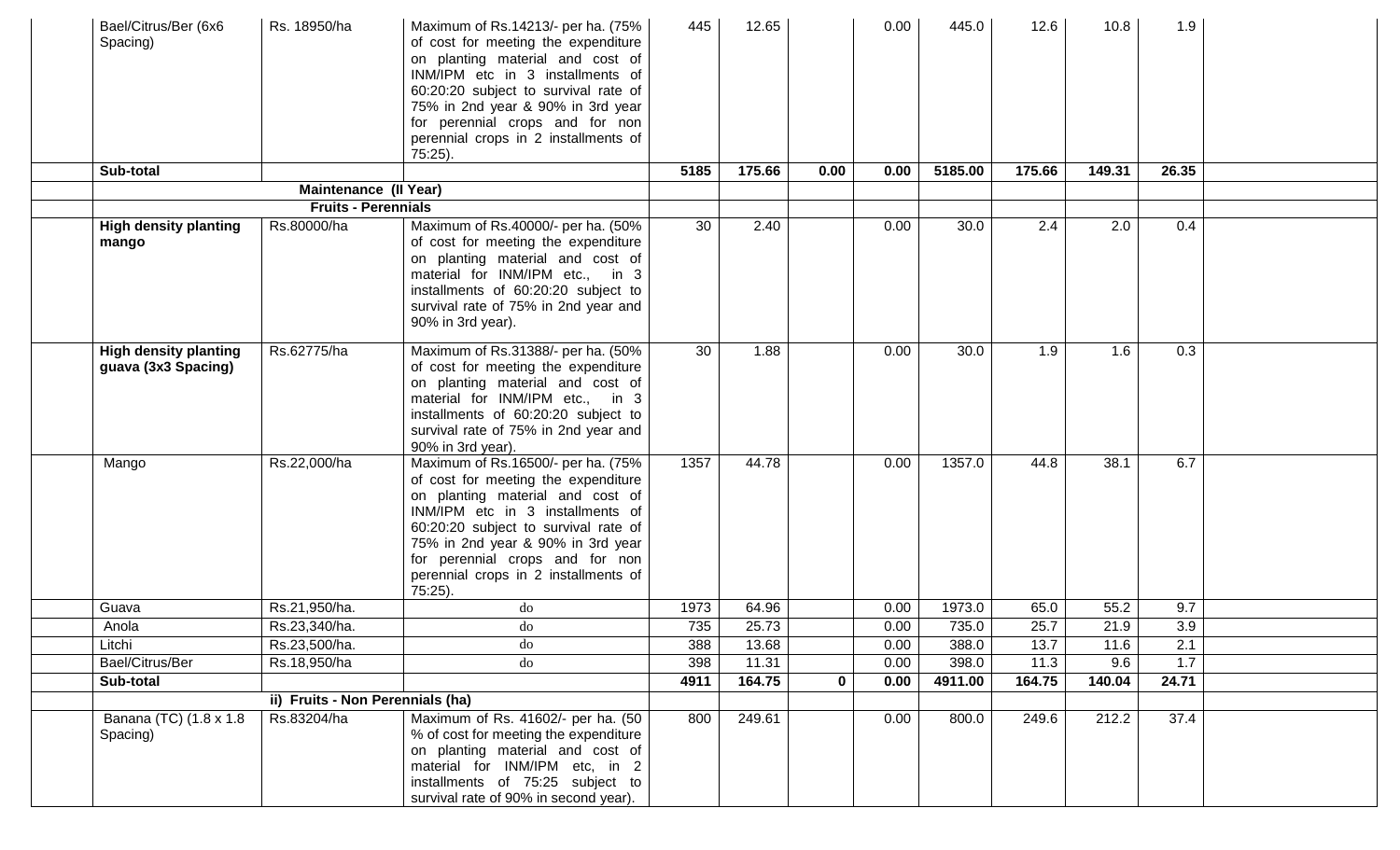|     | Papaya (1.8 x 1.8<br>Spacing)                      | Rs.40,000/ha                                    | Maximum of Rs.30,000/- per ha.<br>(75% of cost for meeting the<br>expenditure on planting material and<br>cost of INM/IPM etc in 3 installments<br>of 60:20:20 subject to survival rate of<br>75% in 2nd year & 90% in 3rd year<br>for perennial crops and for non<br>perennial crops in 2 installments of<br>75:25). | 200  | 45.00  |              | 0.00   | 200.0          | 45.0   | 38.3   | 6.8   |                         |
|-----|----------------------------------------------------|-------------------------------------------------|-----------------------------------------------------------------------------------------------------------------------------------------------------------------------------------------------------------------------------------------------------------------------------------------------------------------------|------|--------|--------------|--------|----------------|--------|--------|-------|-------------------------|
|     | <b>Maintenance (II Year)</b><br><b>Banana (TC)</b> | do                                              | do                                                                                                                                                                                                                                                                                                                    | 2324 | 241.71 |              | 0.00   | 2324.0         | 241.7  | 205.5  | 36.3  |                         |
|     | Sub-total                                          |                                                 |                                                                                                                                                                                                                                                                                                                       | 800  | 536.32 | $\mathbf{0}$ | 0.00   | 3324.00        | 536.32 | 455.87 | 80.45 |                         |
| II. |                                                    | <b>Mushrooms</b>                                |                                                                                                                                                                                                                                                                                                                       |      |        |              |        |                |        |        |       |                         |
|     |                                                    |                                                 | (A) Integrated mushroom unit for spawn, compost production and training                                                                                                                                                                                                                                               |      |        |              |        |                |        |        |       |                         |
|     | Private sector                                     | Rs.50.00 lakh                                   | 100% of the cost to public sector and<br>50% of cost for private sector, for<br>meeting<br>the<br>expenditure<br>on<br>infrastructure, as credit linked back<br>ended subsidy.                                                                                                                                        |      | 25.00  |              | 25.00  | $\overline{2}$ | 50.0   | 42.5   | 7.5   | Project to be submitted |
|     |                                                    | (b) Spawn making unit                           |                                                                                                                                                                                                                                                                                                                       |      |        |              |        |                |        |        |       |                         |
|     | <b>Public Sector</b>                               | Rs. 15 lakh/ unit                               | 100% of the cost to public sector and<br>in case of private sector, 50% of cost,<br>as credit linked back ended subsidy.                                                                                                                                                                                              |      | 15.00  |              | 0.00   |                | 15.0   | 12.8   | 2.3   | Project to be submitted |
|     | Private sector                                     | do                                              | do                                                                                                                                                                                                                                                                                                                    |      |        |              | 7.50   |                | 7.5    | 6.4    | 1.1   | Project to be submitted |
|     |                                                    | (c) Compost making unit                         |                                                                                                                                                                                                                                                                                                                       |      |        |              |        |                |        |        |       |                         |
|     | <b>Public Sector</b>                               | Rs. 20.00 lakh/ unit                            | 100% of the cost to public sector and<br>in case of private sector, 50% of cost,<br>as credit linked back ended subsidy.                                                                                                                                                                                              |      | 20.00  |              | 0.00   | -1             | 20.0   | 17.0   | 3.0   | Project to be submitted |
|     | Private sector                                     | Rs. 20.00 lakh/ unit                            | 100% of the cost to public sector and<br>in case of private sector, 50% of cost,<br>as credit linked back ended subsidy.                                                                                                                                                                                              |      | 10.00  |              | 0.00   |                | 10.0   | 8.5    | 1.5   | Project to be submitted |
|     | Sub-total                                          |                                                 |                                                                                                                                                                                                                                                                                                                       | 4.00 | 70.00  | 2.00         | 32.50  | 6              | 102.50 | 87.13  | 15.38 |                         |
| Ш.  |                                                    | Flowers (For a maximum of 2 ha per beneficiary) |                                                                                                                                                                                                                                                                                                                       |      |        |              |        |                |        |        |       |                         |
|     |                                                    | (A) Cut flowers                                 |                                                                                                                                                                                                                                                                                                                       |      |        |              |        |                |        |        |       |                         |
|     | Small & Marginal<br>Farmers                        | Rs. 70,000 / ha.                                | 50% of cost @ Rs.35,000 / ha.<br>limited to 2 ha per beneficiary                                                                                                                                                                                                                                                      |      |        | 400          | 140.00 | 400.0          | 140.0  | 119.0  | 21.0  |                         |
|     | Other farmers                                      | do                                              | 33% of cost @ Rs.23,100 / ha.<br>limited to 2 ha per beneficiary                                                                                                                                                                                                                                                      |      |        | 200          | 46.20  | 200.0          | 46.2   | 39.3   | 6.9   |                         |
|     |                                                    | (b) Bulbulous flowers                           |                                                                                                                                                                                                                                                                                                                       |      |        |              |        |                |        |        |       |                         |
|     | Small & Marginal<br>Farmers                        | Rs. 90,000/ha                                   | 50% of cost @ Rs.45,000 / ha.<br>limited to 2 ha per beneficiary                                                                                                                                                                                                                                                      | 240  | 108.00 |              | 0.00   | 240.0          | 108.0  | 91.8   | 16.2  |                         |
|     | Other farmers                                      | do                                              | do                                                                                                                                                                                                                                                                                                                    | 100  | 29.70  |              | 0.00   | 100.0          | 29.7   | 25.2   | 4.5   |                         |
|     |                                                    | (c) Loose Flowers                               |                                                                                                                                                                                                                                                                                                                       |      |        |              |        |                |        |        |       |                         |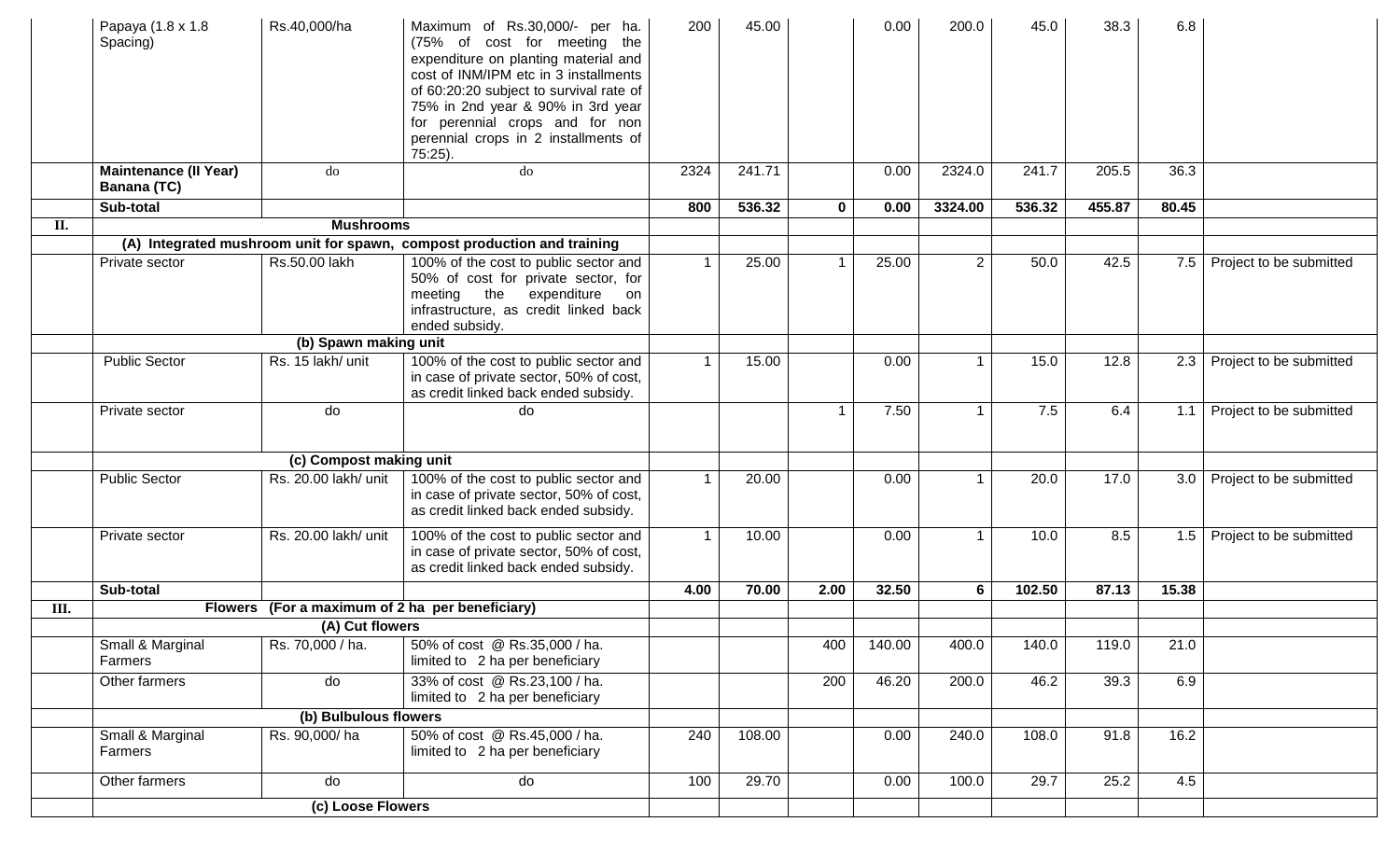|              | Small & Marginal<br>Farmers                                                                                                                     | Rs. 24,000/ha                                                               | 50% of cost @ Rs.12,000 / ha.<br>limited to 2 ha per beneficiary                                                                                                                                              | 250   | 30.00  |             | 0.00   | 250.0   | 30.0   | 25.5   | 4.5      |                                                                                                                                                       |
|--------------|-------------------------------------------------------------------------------------------------------------------------------------------------|-----------------------------------------------------------------------------|---------------------------------------------------------------------------------------------------------------------------------------------------------------------------------------------------------------|-------|--------|-------------|--------|---------|--------|--------|----------|-------------------------------------------------------------------------------------------------------------------------------------------------------|
|              | Other farmers                                                                                                                                   |                                                                             |                                                                                                                                                                                                               | 50    | 3.96   |             | 0.00   | 50.0    | 4.0    | 3.4    | 0.6      |                                                                                                                                                       |
|              | Sub-total                                                                                                                                       |                                                                             |                                                                                                                                                                                                               | 640   | 171.66 | 600         | 186.20 | 1240.00 | 171.66 | 145.91 | 25.75    |                                                                                                                                                       |
| IV.          |                                                                                                                                                 |                                                                             | Spices (For a maximum area of 4 ha per beneficiary)                                                                                                                                                           |       |        |             |        |         |        |        |          |                                                                                                                                                       |
|              | <b>Seed spices</b>                                                                                                                              |                                                                             |                                                                                                                                                                                                               |       |        |             |        |         |        |        |          |                                                                                                                                                       |
|              | Chili                                                                                                                                           | Rs. 25,000 / ha                                                             | Maximum of Rs. 12,500/- per ha. (50%<br>of cost for meeting the expenditure on<br>planting material and cost of material for<br>INM/IPM etc).                                                                 | 600   | 75.00  |             | 0.00   | 600.0   | 75.0   | 63.8   | 11.3     | Only certified Planting<br>material to be used. TL<br>material to be used only<br>from Public sector<br>agencies like ICAR /<br>SAUs, Govt. farm etc. |
|              | <b>Rhizomatic Spices.</b>                                                                                                                       |                                                                             |                                                                                                                                                                                                               |       |        |             |        |         |        |        |          |                                                                                                                                                       |
|              | Garlic                                                                                                                                          | do                                                                          | do                                                                                                                                                                                                            | 700   | 87.50  |             | 0.00   | 700.0   | 87.5   | 74.4   | 13.1     | do                                                                                                                                                    |
|              | Ginger                                                                                                                                          | do                                                                          | do                                                                                                                                                                                                            | 100   | 12.50  |             | 0.00   | 100.0   | 12.5   | 10.6   | 1.9      | do                                                                                                                                                    |
|              | Turmeric                                                                                                                                        | do                                                                          | do                                                                                                                                                                                                            | 300   | 37.50  |             | 0.00   | 300.0   | 37.5   | 31.9   | 5.6      | do                                                                                                                                                    |
|              | Sub-total                                                                                                                                       |                                                                             |                                                                                                                                                                                                               | 1700  | 212.50 | $\mathbf 0$ | 0.00   | 1700.00 | 212.50 | 180.63 | 31.88    |                                                                                                                                                       |
| $\mathbf{3}$ |                                                                                                                                                 |                                                                             | Rejuvenation/replacement of senile plantation including Canopy management.                                                                                                                                    |       |        |             |        |         |        |        |          |                                                                                                                                                       |
|              | Guava                                                                                                                                           | Rs.30,000/ha                                                                | 50% of the total cost subject to a<br>maximum of Rs. 15,000/ha to a<br>limited of 2 ha per beneficiary. Actual<br>cost to be claimed based on the<br>nature and requirement of the crop to<br>be rejuvenated. | 1000  | 150.00 |             | 0.00   | 1000.0  | 150.0  | 127.5  | 22.5     | To be implemented as<br>per guidelines circulated                                                                                                     |
|              | Mango                                                                                                                                           | do                                                                          | do                                                                                                                                                                                                            |       |        | 1500        | 225.00 | 1500.0  | 225.0  | 191.3  | 33.8     |                                                                                                                                                       |
|              | Anola                                                                                                                                           | do                                                                          | do                                                                                                                                                                                                            |       |        | 200         | 30.00  | 200.0   | 30.0   | 25.5   | 4.5      |                                                                                                                                                       |
|              | Sub-total                                                                                                                                       |                                                                             |                                                                                                                                                                                                               | 1000  | 150.00 | 1700        | 255.00 | 2700.00 | 405.00 | 344.25 | 60.75    |                                                                                                                                                       |
|              |                                                                                                                                                 | <b>Creation of Water resources</b>                                          |                                                                                                                                                                                                               |       |        |             |        |         |        |        |          |                                                                                                                                                       |
|              |                                                                                                                                                 | (a) Community tanks                                                         |                                                                                                                                                                                                               |       |        |             |        |         |        |        |          |                                                                                                                                                       |
|              | Community<br>tanks/on<br>farm ponds/on farm<br>water reservoirs with use<br>of plastic/RCC lining                                               | Rs. 15.00 lakh /unit<br>in plain areas,<br>Rs.17.25 lakh in<br>hilly areas. | 100% of cost for 10 ha                                                                                                                                                                                        | 20    | 300.00 |             | 0.00   | 20.0    | 300.0  | 255.0  | 45.0     | Efforts to be made for<br>convergence with<br><b>MNREGS</b>                                                                                           |
|              | for individuals - for $\vert$ plain areas, Rs.1.38<br>storage of water in 20m   lakh in hilly areas<br>x 20m x 3m ponds/wells<br>@Rs.100.00 cum |                                                                             | Water harvesting system   Rs. 1.20 lakh /unit in   50% of cost. Maintenance to be<br>ensured by the beneficiary.                                                                                              | 60    | 36.00  |             | 0.00   | 60.0    | 36.0   | 30.6   | $5.4$ do |                                                                                                                                                       |
|              | Sub-total                                                                                                                                       |                                                                             |                                                                                                                                                                                                               | 80.00 | 336.00 | 0.00        | 0.00   | 80.00   | 336.00 | 285.60 | 50.40    |                                                                                                                                                       |
| 5            |                                                                                                                                                 | Protected cultivation (area in hectares)                                    |                                                                                                                                                                                                               |       |        |             |        |         |        |        |          |                                                                                                                                                       |
|              |                                                                                                                                                 |                                                                             |                                                                                                                                                                                                               |       |        |             |        |         |        |        |          |                                                                                                                                                       |
|              |                                                                                                                                                 |                                                                             |                                                                                                                                                                                                               |       |        |             |        |         |        |        |          |                                                                                                                                                       |
|              |                                                                                                                                                 |                                                                             |                                                                                                                                                                                                               |       |        |             |        |         |        |        |          |                                                                                                                                                       |
|              | Tubular structure                                                                                                                               | Rs. 935/ Sq.m                                                               | 50% of the cost limited to 4000 Sq.m<br>per beneficiary.                                                                                                                                                      | 18.50 | 864.88 |             | 0.00   | 18.5    | 864.9  | 735.1  | 129.7    |                                                                                                                                                       |
|              |                                                                                                                                                 | 2. Plastic Mulching                                                         |                                                                                                                                                                                                               |       |        |             |        |         |        |        |          |                                                                                                                                                       |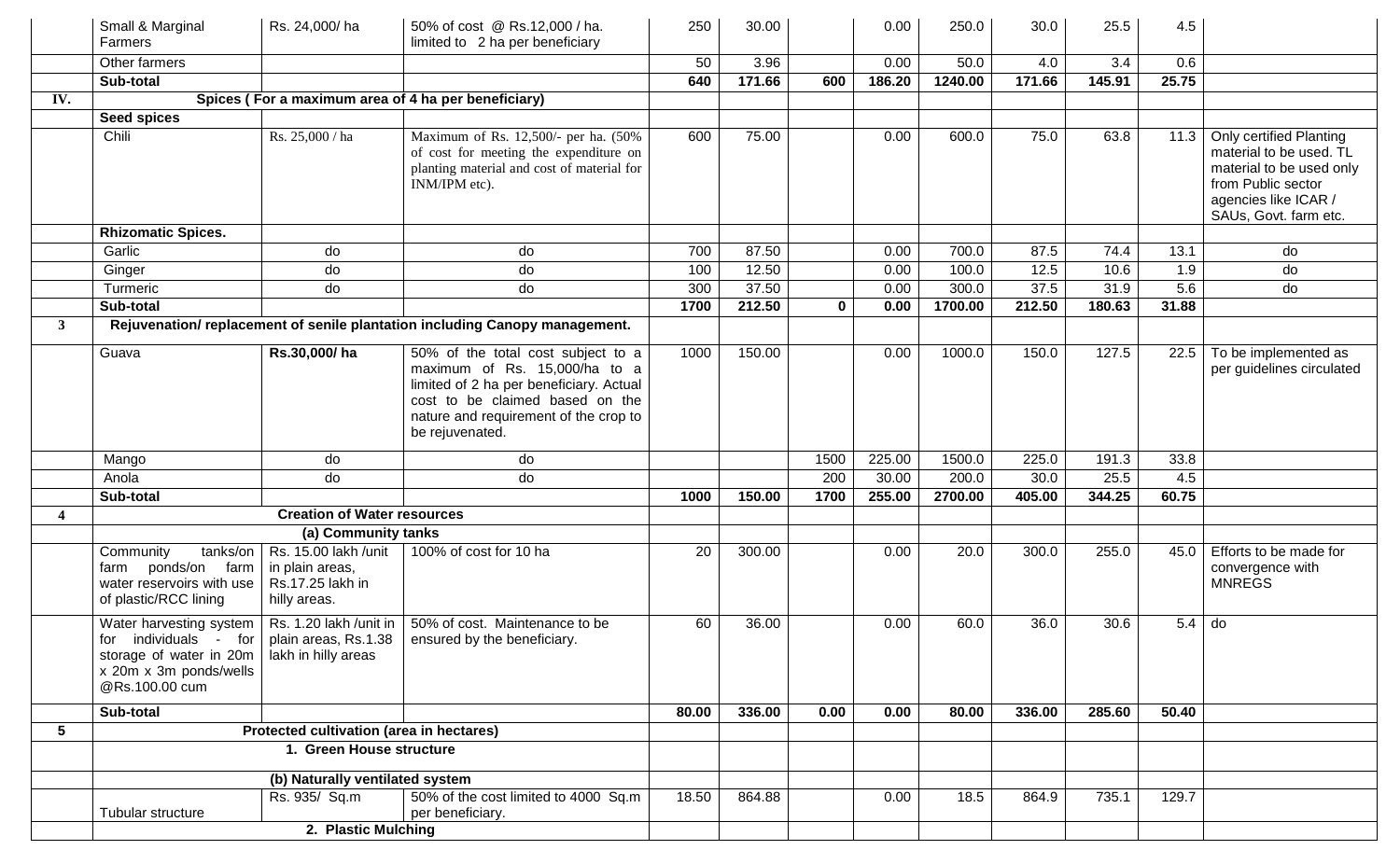|                | <b>Plastic Mulching</b>                                                      | Rs. 20,000/ha                                      | 50% of the total cost limited to 2 ha<br>per beneficiary.                                                                                               | 125            | 12.50  |                      | 0.00  | 125.0   | 12.5   | 10.6   | 1.9    |                                                                                                                                               |
|----------------|------------------------------------------------------------------------------|----------------------------------------------------|---------------------------------------------------------------------------------------------------------------------------------------------------------|----------------|--------|----------------------|-------|---------|--------|--------|--------|-----------------------------------------------------------------------------------------------------------------------------------------------|
|                |                                                                              | 3. Shade Net House                                 |                                                                                                                                                         |                |        |                      |       |         |        |        |        |                                                                                                                                               |
|                | Tubular structure                                                            | Rs. 600/ Sq.m                                      | 50% of cost limited to 4000 Sq.m<br>per beneficiary.                                                                                                    | $\sqrt{2}$     | 60.00  |                      | 0.00  | 2.0     | 60.0   | 51.0   | 9.0    |                                                                                                                                               |
|                | Cost of planting material<br>of high value vegetables<br>grown in poly house | Rs.105/Sq.m                                        | 50% of cost.                                                                                                                                            | $\mathbf{2}$   | 10.50  |                      | 0.00  | 2.0     | 10.5   | 8.9    | 1.6    |                                                                                                                                               |
|                | Cost of planting material<br>of<br>flowers for poly<br>house                 | Rs.500/ Sq.m                                       | 50% of cost.                                                                                                                                            | 1.5            | 37.50  |                      | 0.00  | 1.5     | 37.5   | 31.9   | 5.6    |                                                                                                                                               |
|                | Sub-total                                                                    |                                                    |                                                                                                                                                         | 149            | 985.38 | 0.00                 | 0.00  | 149.00  | 985.38 | 837.57 | 147.81 |                                                                                                                                               |
| 6              |                                                                              | (IPM)                                              | Promotion of Integrated Nutrient Management(INM)/ Integrated Pest Management                                                                            |                |        |                      |       |         |        |        |        |                                                                                                                                               |
|                | (ii) Promotion of<br><b>IPM/INM</b>                                          | Rs. 2000/ha                                        | 50% of cost subject to a maximum of<br>Rs 1000/ha limited to 4.00 ha/<br>beneficiary.                                                                   | 2000           | 20.00  |                      | 0.00  | 2000.0  | 20.0   | 17.0   |        | 3.0   To be need based and<br>taken up after identifying<br>problem of pest / disease<br>and nutrient deficiency.                             |
|                | Bio control lab<br>(Private Sector)                                          | Rs.80 lakhs/ unit                                  | Rs. 80 lakh/unit for Public Sector and<br>Rs.40.00 lakh as credit linked back<br>ended subsidy to Private Sector.                                       |                |        | $\blacktriangleleft$ | 40.00 | 1.0     | 40.0   | 34.0   |        | 6.0 Project to be submitted                                                                                                                   |
|                |                                                                              | <b>Plant Health Clinic</b>                         |                                                                                                                                                         |                |        |                      |       |         |        |        |        |                                                                                                                                               |
|                | (v) Plant Health Clinic<br>(Public Sector)                                   | Rs. 20 lakhs/ unit                                 | Rs. 20 lakh/unit for Public Sector and<br>Rs.10.00 lakh as credit linked back<br>ended subsidy to Private Sector.                                       | $\overline{2}$ | 40.00  |                      | 0.00  | 2.0     | 40.0   | 34.0   |        | 6.0 Minutes of SLEC meeting<br>to be submitted along<br>with details of<br>beneficiaries, location,<br>etc to facilitate release of<br>funds. |
|                | Leaf /Tissue analysis lab<br>(Private Sector)                                | Rs. 20 lakh/ unit                                  | Rs. 20 lakh/unit for Public Sector and<br>Rs.10.00 lakh as credit linked back<br>ended subsidy to Private Sector.                                       |                |        | $\blacktriangleleft$ | 10.00 | 1.0     | 10.0   | 8.5    | 1.5    | Minutes of SLEC meeting<br>to be submitted along<br>with details of<br>beneficiaries, location,<br>etc to facilitate release of<br>funds.     |
|                | Sub-total                                                                    |                                                    |                                                                                                                                                         | 2002           | 60.00  | 2.00                 | 50.00 | 2004.00 | 110.00 | 93.50  | 16.50  |                                                                                                                                               |
| $\overline{7}$ |                                                                              | <b>Organic Farming</b>                             |                                                                                                                                                         |                |        |                      |       |         |        |        |        |                                                                                                                                               |
|                | Organic Certification m<br>third year                                        | Project based                                      | Rs. 5 lakh for a cluster of 50 ha<br>which will include Rs.1.50 lakh in first<br>year, Rs. 1.50 lakh in second year<br>and Rs. 2.00 lakh in third year. | 150            | 300.00 |                      | 0.00  | 150.0   | 300.0  | 255.0  |        | 45.0   Project to be submitted                                                                                                                |
|                |                                                                              |                                                    | (iii) Vermi compost Units /organic input production unit                                                                                                |                |        |                      |       |         |        |        |        |                                                                                                                                               |
|                | Permanent structure                                                          | Rs. 60,000/ unit for<br>permanent structure<br>and | 50% of cost conforming to the size of<br>the unit of 30'x8'x2.5' dimension of<br>permanent structure to be<br>administered on pro-rata basis.           | 75             | 22.50  |                      | 0.00  | 75.0    | 22.5   | 19.1   | 3.4    |                                                                                                                                               |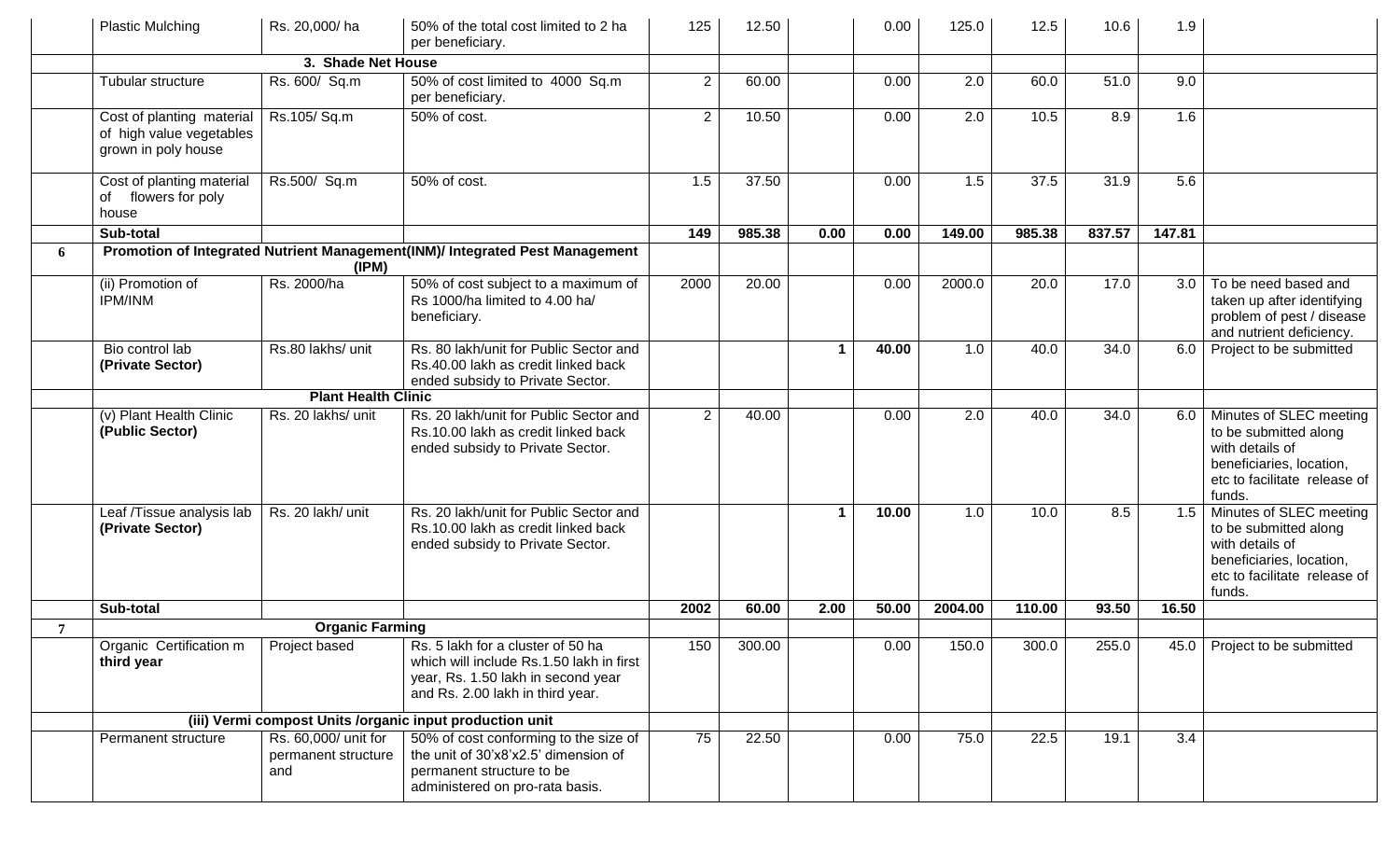|   | HDPE Vermibed to the<br>size of 96 cft                                                                                       | Rs. 10,000 / unit for<br><b>HDPE Vermibed</b>    | HDPE Vermibed, 50% of cost<br>conforming to the size of 96 cft<br>(12'x4'x2') to be administered on pro-<br>rata basis. | 475            | 23.75  |        | 0.00   | 475.0   | 23.8    | 20.2    |        | 3.6   Designs para meter of<br>HDPE beds will<br>conformer to BIS<br>standards (IS<br>15907:2010) |
|---|------------------------------------------------------------------------------------------------------------------------------|--------------------------------------------------|-------------------------------------------------------------------------------------------------------------------------|----------------|--------|--------|--------|---------|---------|---------|--------|---------------------------------------------------------------------------------------------------|
|   | Sub-total                                                                                                                    |                                                  |                                                                                                                         | 700.00         | 346.25 | 0.00   | 0.00   | 700.00  | 346.25  | 294.31  | 51.94  |                                                                                                   |
|   |                                                                                                                              | Pollination support through beekeeping           |                                                                                                                         |                |        |        |        |         |         |         |        |                                                                                                   |
|   | (c) Honey bee colony                                                                                                         | Rs. 1400/ colony of<br>4 frames                  | 50% of cost limited to 50 colonies /<br>beneficiary.                                                                    |                |        | 9000   | 63.00  | 9000.0  | 63.0    | 53.6    | 9.5    |                                                                                                   |
|   | $(d)$ Hives                                                                                                                  | Rs. 1600/hive                                    | 50% of cost limited to 50 colonies /<br>beneficiary.                                                                    |                |        | 9000   | 72.00  | 9000.0  | 72.0    | 61.2    | 10.8   |                                                                                                   |
|   | (e) Equipment including<br>honey extractor (4<br>frame), food grade<br>container (30 kg), net,<br>etc.                       | Rs. 14,000/set                                   | 50% of the cost limited to one set per<br>beneficiary.                                                                  |                |        | 180    | 12.60  | 180.0   | 12.6    | 10.7    | 1.9    |                                                                                                   |
|   | Sub-total                                                                                                                    |                                                  |                                                                                                                         |                |        |        | 147.60 |         | 147.60  | 125.46  | 22.14  |                                                                                                   |
| 8 |                                                                                                                              | <b>Horticulture Mechanization</b>                |                                                                                                                         |                |        |        |        |         |         |         |        |                                                                                                   |
|   | Power<br>operated<br>machines/tools including<br>Power Saw and Plant<br>Protection equipments<br>etc.                        | Rs.35,000/- per set                              | 50% of cost limited to one set per<br>beneficiary.                                                                      | 50             | 8.750  | 200    | 35.00  | 250.0   | 43.8    | 37.2    | 6.6    | List of Beneficiaries to be<br>furnished.                                                         |
|   | <b>Power Machines</b><br>(upto<br>20 BHP) with rotavator<br>/ equipment                                                      | Rs.1,20,000/- per<br>set                         | 50% of cost limited to one set per<br>beneficiary.                                                                      | 100            | 60.00  | 200    | 120.00 | 300.0   | 180.0   | 153.0   | 27.0   | List of Beneficiaries to be<br>furnished.                                                         |
|   | Power machines (20 HP<br>above<br>including set<br>&<br>accessories /equipments                                              | Rs. 3,00,000/- per                               | 50% of cost limited to one set per<br>beneficiary.                                                                      | 600            | 900.00 | 200    | 300.00 | 800.0   | 1200.0  | 1020.0  | 180.0  | List of Beneficiaries to be<br>furnished.                                                         |
|   | Sub-total                                                                                                                    |                                                  |                                                                                                                         | 750            | 968.75 | 600.00 | 455.00 | 1350.00 | 1423.75 | 1210.19 | 213.56 |                                                                                                   |
|   |                                                                                                                              |                                                  |                                                                                                                         |                |        |        |        |         |         |         |        |                                                                                                   |
|   | <b>Technology</b><br><b>Dissemination through</b><br>demonstration/Front<br><b>Line Demonstration</b><br>(FLD) Public Sector | Rs. 25.00 lakh                                   | 75 % of cost in farmers field and<br>100% of cost in farms belonging to<br><b>Public Sector</b>                         |                |        | 8      | 200.00 | 8.0     | 200.0   | 170.0   | 30.0   |                                                                                                   |
|   |                                                                                                                              | Human Resource Development (HRD)                 |                                                                                                                         |                |        |        |        |         |         |         |        |                                                                                                   |
|   | HRD for Supervisors &<br>Entrepreneurs                                                                                       | Rs. 20.00 lakh /<br>training                     | 100% of the cost in first year. In<br>subsequent years, cost of<br>infrastructure not to be claimed.                    | $\overline{2}$ | 40.00  |        | 0.00   | 2.0     | 40.0    | 34.0    |        | 6.0   Project to be submitted                                                                     |
|   | <b>Training of farmers</b>                                                                                                   |                                                  |                                                                                                                         |                |        |        |        |         |         |         |        |                                                                                                   |
|   | Within the District (two<br>days)                                                                                            | Rs.400/day per<br>farmer excluding<br>transport  | 100% of the cost.                                                                                                       | 4500           | 36.00  | 800    | 6.40   | 5300.0  | 42.4    | 36.0    | 6.4    |                                                                                                   |
|   | Within the State (6 days)                                                                                                    | Rs. 750/day per<br>farmer excluding<br>transport | 100% of the cost.                                                                                                       | 2250           | 101.25 | 500    | 22.50  | 2750.0  | 123.8   | 105.2   | 18.6   |                                                                                                   |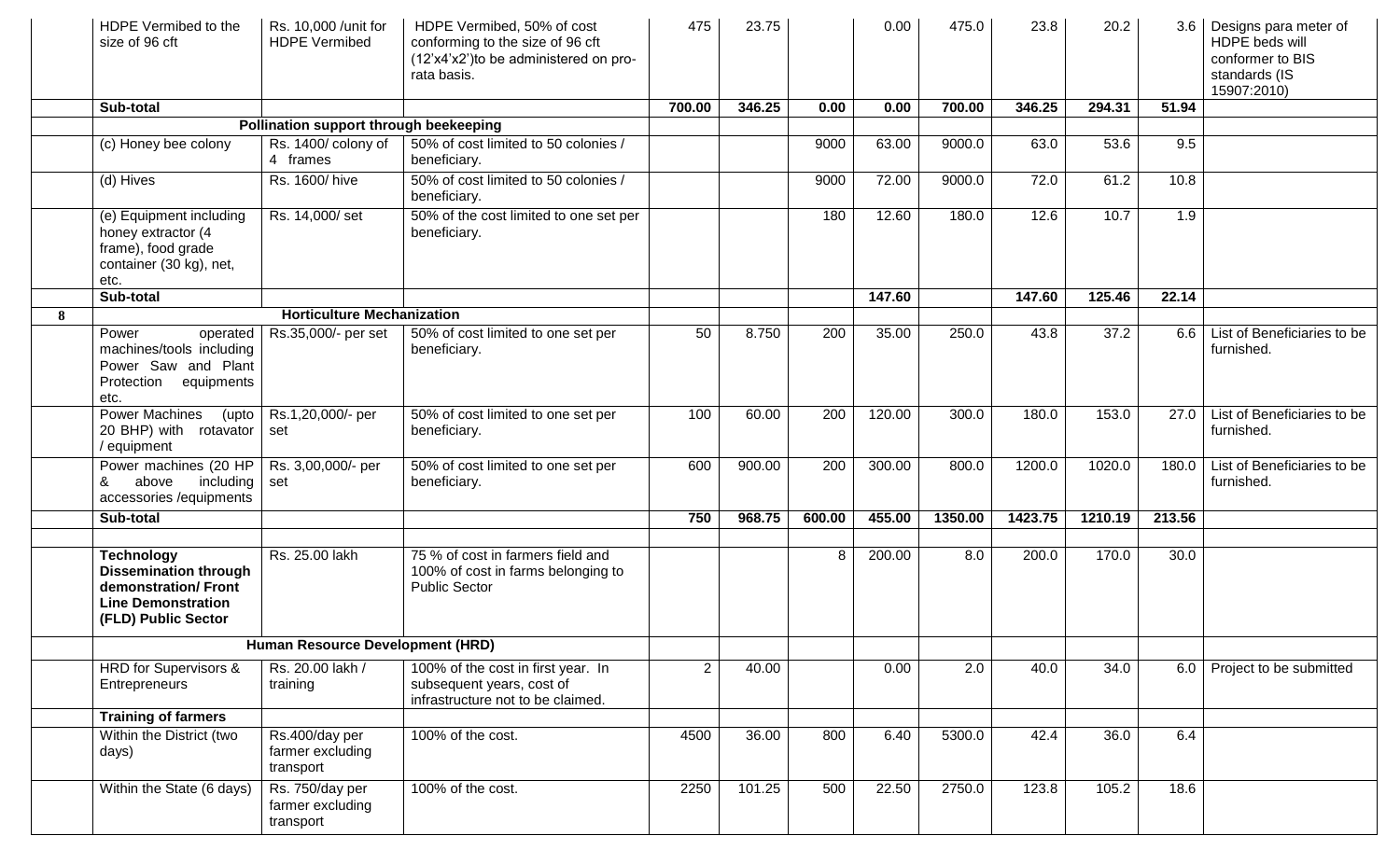|                | Outside the State                                                                       | Rs. 1000/ day per<br>farmer excluding<br>transport               | 100% of the cost.                                                                                                                                                                                                                                                                                                            |      |        | 50      | 3.50    | 50.0     | 3.5    | 3.0              | 0.5              |                                                                                                                                           |
|----------------|-----------------------------------------------------------------------------------------|------------------------------------------------------------------|------------------------------------------------------------------------------------------------------------------------------------------------------------------------------------------------------------------------------------------------------------------------------------------------------------------------------|------|--------|---------|---------|----------|--------|------------------|------------------|-------------------------------------------------------------------------------------------------------------------------------------------|
|                |                                                                                         | (e) Exposure visit of farmers                                    |                                                                                                                                                                                                                                                                                                                              |      |        |         |         |          |        |                  |                  |                                                                                                                                           |
|                | Within the State                                                                        | Rs. 300/day per<br>farmer excluding<br>transport                 | 100% of the cost.                                                                                                                                                                                                                                                                                                            |      |        | 600     | 5.40    | 600.0    | 5.4    | 4.6              | 0.8              |                                                                                                                                           |
|                | Outside the State                                                                       | Rs. 600/day per<br>farmer excluding<br>transport                 | 100% of the cost.                                                                                                                                                                                                                                                                                                            |      |        | 3000    | 126.00  | 3000.0   | 126.0  | 107.1            | 18.9             |                                                                                                                                           |
|                |                                                                                         |                                                                  | (f) Training / study tour of technical staff/ field functionaries                                                                                                                                                                                                                                                            |      |        |         |         |          |        |                  |                  |                                                                                                                                           |
|                | (ii) Study tour to<br>progressive States/ units<br>(group of minimum 5<br>participants) | Rs.650.00/day per<br>participant plus<br>TA/DA, as<br>admissible | 100% of the cost.                                                                                                                                                                                                                                                                                                            |      |        | 100     | 4.550   | 100.0    | 4.6    | $\overline{3.9}$ | $\overline{0.7}$ |                                                                                                                                           |
|                | Sub-total                                                                               |                                                                  |                                                                                                                                                                                                                                                                                                                              | 6752 | 177.25 | 5050.00 | 168.35  | 11802.00 | 345.60 | 293.76           | 51.84            |                                                                                                                                           |
| C <sub>9</sub> |                                                                                         | 1. INTEGRATED POST HARVEST MANAGEMENT                            |                                                                                                                                                                                                                                                                                                                              |      |        |         |         |          |        |                  |                  |                                                                                                                                           |
|                | Pack house / On farm<br>collection & storage unit                                       | Rs. 3.00 Lakh/ per<br>unit with size of<br>9Mx6M                 | 50% of the capital cost.                                                                                                                                                                                                                                                                                                     | 10   | 15.00  |         | 0.00    | 10.0     | 15.0   | 12.8             | 2.3              | Minutes of SLEC meeting<br>to be submitted along<br>with details of<br>beneficiaries, location,<br>etc to facilitate release of<br>funds. |
|                | Pre-cooling unit<br>project in general<br>areas                                         | Rs.15.00 lakh for 6<br>MT capacity                               | Credit linked back-ended subsidy @<br>40% of the cost of project in general<br>areas and 55% in case Hilly &<br>Scheduled areas for individual<br>entrepreneurs.                                                                                                                                                             | 4    | 24.00  |         | 0.00    | 4.0      | 24.0   | 20.4             | 3.6              | Project to be submitted                                                                                                                   |
|                | Mobile pre cooling unit<br>project in general<br>areas                                  | Rs. 24.00 lakh/unit<br>for 5 MT capacity                         | Credit linked back-ended subsidy<br>@40% of the cost of project in<br>General areas for 5MT capacity.                                                                                                                                                                                                                        | 4    | 38.40  |         | 0.00    | 4.0      | 38.4   | 32.6             |                  | 5.8   Project to be submitted                                                                                                             |
|                | Cold storage units<br>project in general<br>areas                                       | Rs. 6000/MT for<br>5000 MT capacity                              | Credit linked back-ended subsidy @<br>40% of the capital cost of project in<br>general areas and 55% in case of<br>Hilly & Scheduled areas in respect of<br>only those units which adopt new<br>technologies and include insulation,<br>humidity control and fin coil cooling<br>system with provision of multi<br>chambers. | 10   | 1200.0 | 10      | 1200.00 | 20.0     | 2400.0 | 2040.0           | 360.0            | Project to be submitted                                                                                                                   |
|                | <b>Primary/Mobile/</b><br><b>Minimal processing</b><br>unit                             | Rs. 24.00 lakh/unit.                                             | -do-                                                                                                                                                                                                                                                                                                                         |      | 9.60   |         | 0.00    | 1.0      | 9.6    | 8.2              | 1.4              | Project to be submitted                                                                                                                   |
|                | Ripening chamber<br>project in general<br>areas                                         | Rs. 6000/MT for<br>5000 MT capacity                              | -do-                                                                                                                                                                                                                                                                                                                         | -1   | 120.00 | 10      | 1200.00 | 11.0     | 1320.0 | 1122.0           | 198.0            | Project to be submitted                                                                                                                   |